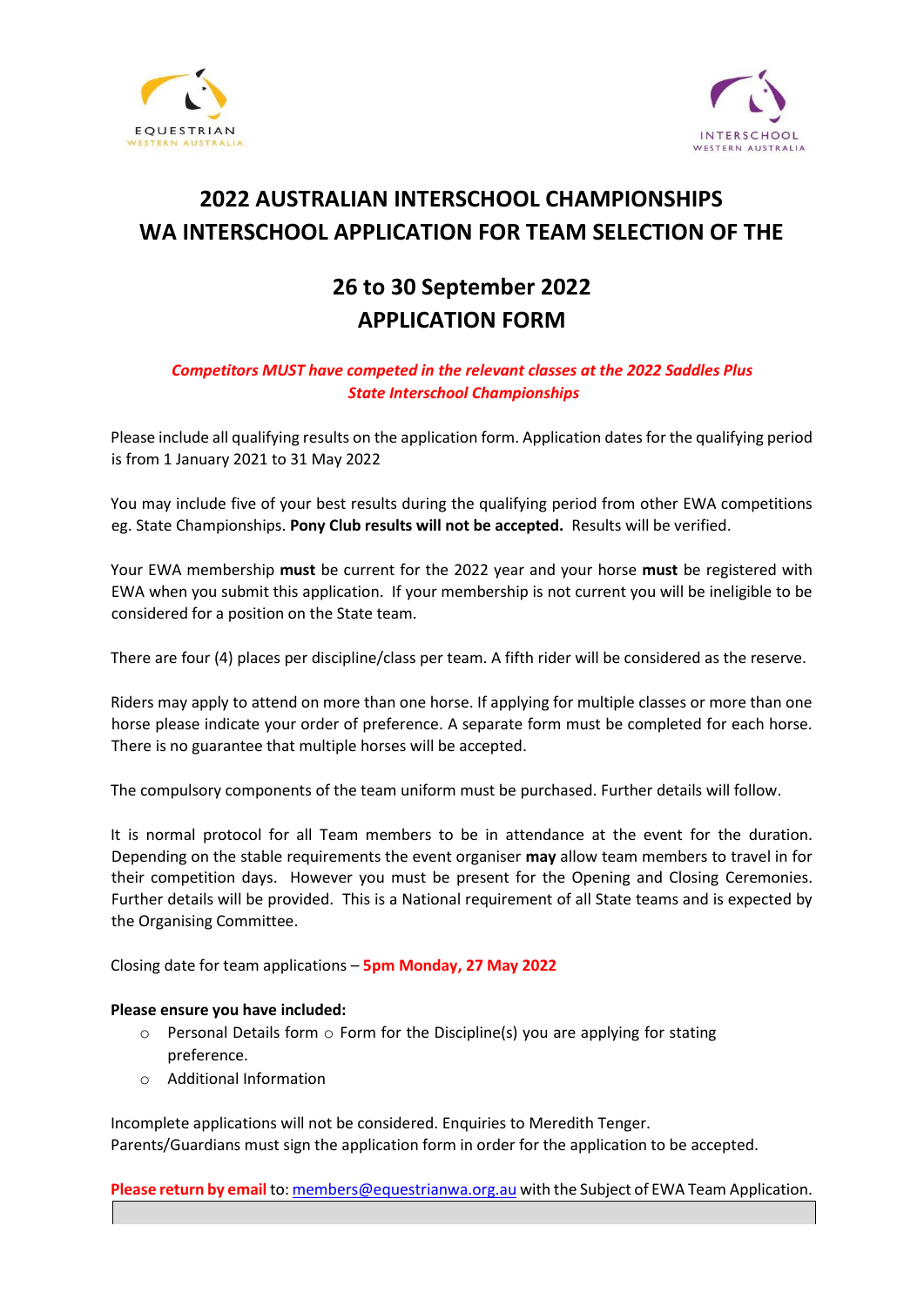



### **Personal Details**

| <b>Given Names:</b>                                                                                                                                  |  |  |                  |         |  |
|------------------------------------------------------------------------------------------------------------------------------------------------------|--|--|------------------|---------|--|
| Surname:                                                                                                                                             |  |  |                  |         |  |
| D.O.B:                                                                                                                                               |  |  | EWA Member #:    |         |  |
| Address:                                                                                                                                             |  |  |                  |         |  |
|                                                                                                                                                      |  |  |                  |         |  |
| Phone:                                                                                                                                               |  |  |                  | Mobile: |  |
| Email:                                                                                                                                               |  |  |                  |         |  |
| Team<br><b>Shirt Size</b>                                                                                                                            |  |  |                  |         |  |
| Parent/Guardian<br>Name:                                                                                                                             |  |  |                  |         |  |
| Parent/Guardian<br><b>Contact Details:</b>                                                                                                           |  |  |                  |         |  |
| I, , Parent/Guardian of the above<br>applicant, acknowledge the requirements and<br>responsibilities of being a part of the EWA Interschool<br>Team. |  |  | Signed:<br>Date: |         |  |

| Horse Registration<br>Number:          | Microchip Number: |
|----------------------------------------|-------------------|
| Horse Registered<br>Name:              |                   |
| School:                                |                   |
| <b>School Year:</b>                    |                   |
| <b>Discipline Preference</b>           |                   |
| Is A Pool Horse<br>Required: Yes or No |                   |

**Page 1 – to be completed and attached to page(s) of disciplines applying for. Complete a new page for each horse.**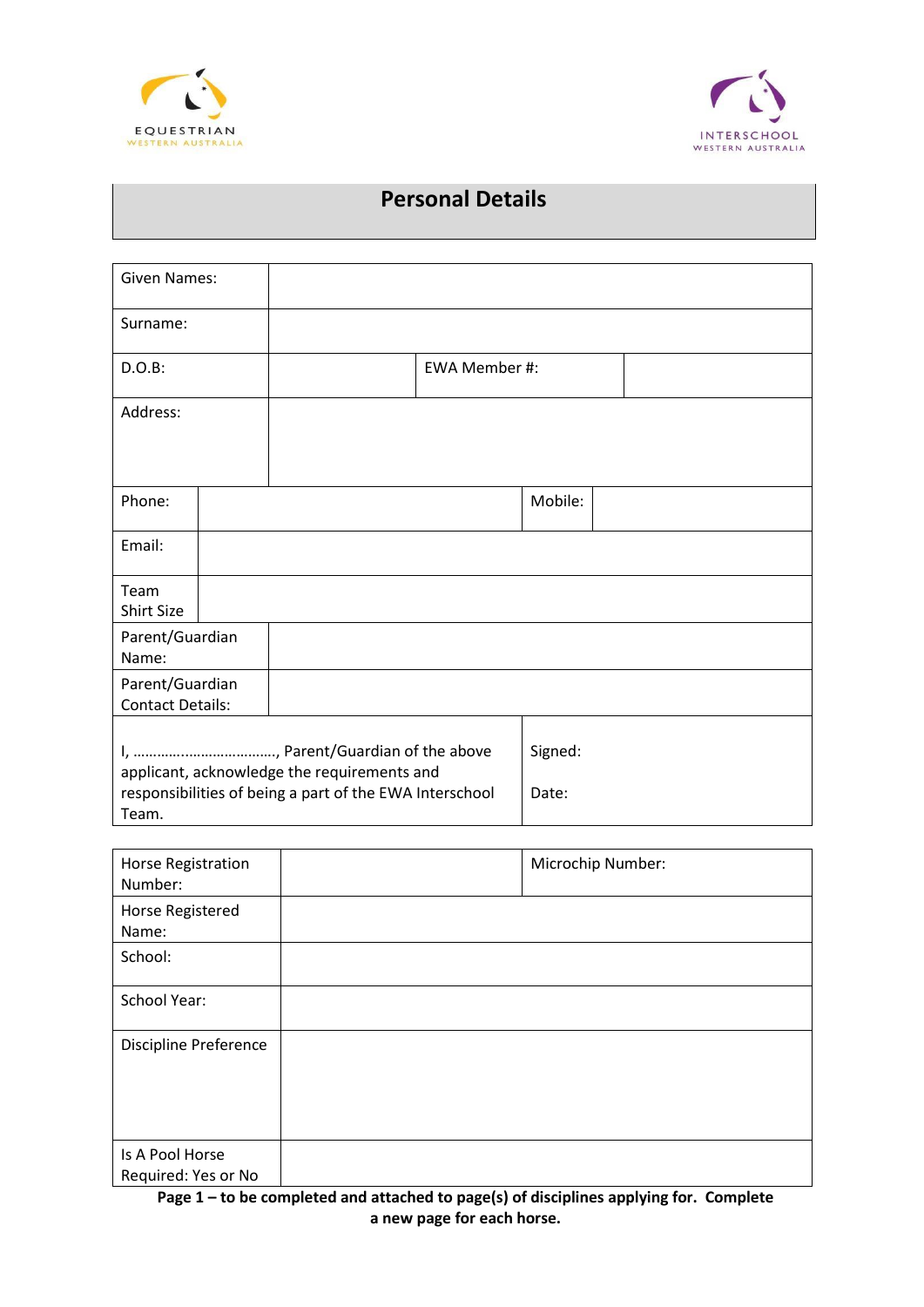



## **Dressage**

### **One sheet per horse/rider combination**

| <b>Class</b>    | <b>DRESSAGE</b>                   | <b>TICK CLASS</b> |
|-----------------|-----------------------------------|-------------------|
| Primary         | Preliminary                       |                   |
| Primary         | Novice                            |                   |
| Intermediate    | Preliminary                       |                   |
| Intermediate    | Novice                            |                   |
| Secondary       | Preliminary                       |                   |
| Secondary       | <b>Novice</b>                     |                   |
| Secondary       | Elementary                        |                   |
| Secondary       | Medium                            |                   |
| Secondary       | Advanced                          |                   |
| Secondary       | Prix St George                    |                   |
| Secondary       | Inter I                           |                   |
| Freestyle - TBC | Novice/Medium/Elementary/Advanced |                   |

| Date: | 2022 EWA State Interschool Championship - Class<br>Name:                                    | Percentage: | <b>Placing:</b> |
|-------|---------------------------------------------------------------------------------------------|-------------|-----------------|
|       |                                                                                             |             |                 |
|       |                                                                                             |             |                 |
|       |                                                                                             |             |                 |
|       |                                                                                             |             |                 |
| Date: | Other results - 2021 State Championships; Other<br>2021/22 EWA official events. Class name: | Percentage: | Placing:        |
|       |                                                                                             |             |                 |
|       |                                                                                             |             |                 |
|       |                                                                                             |             |                 |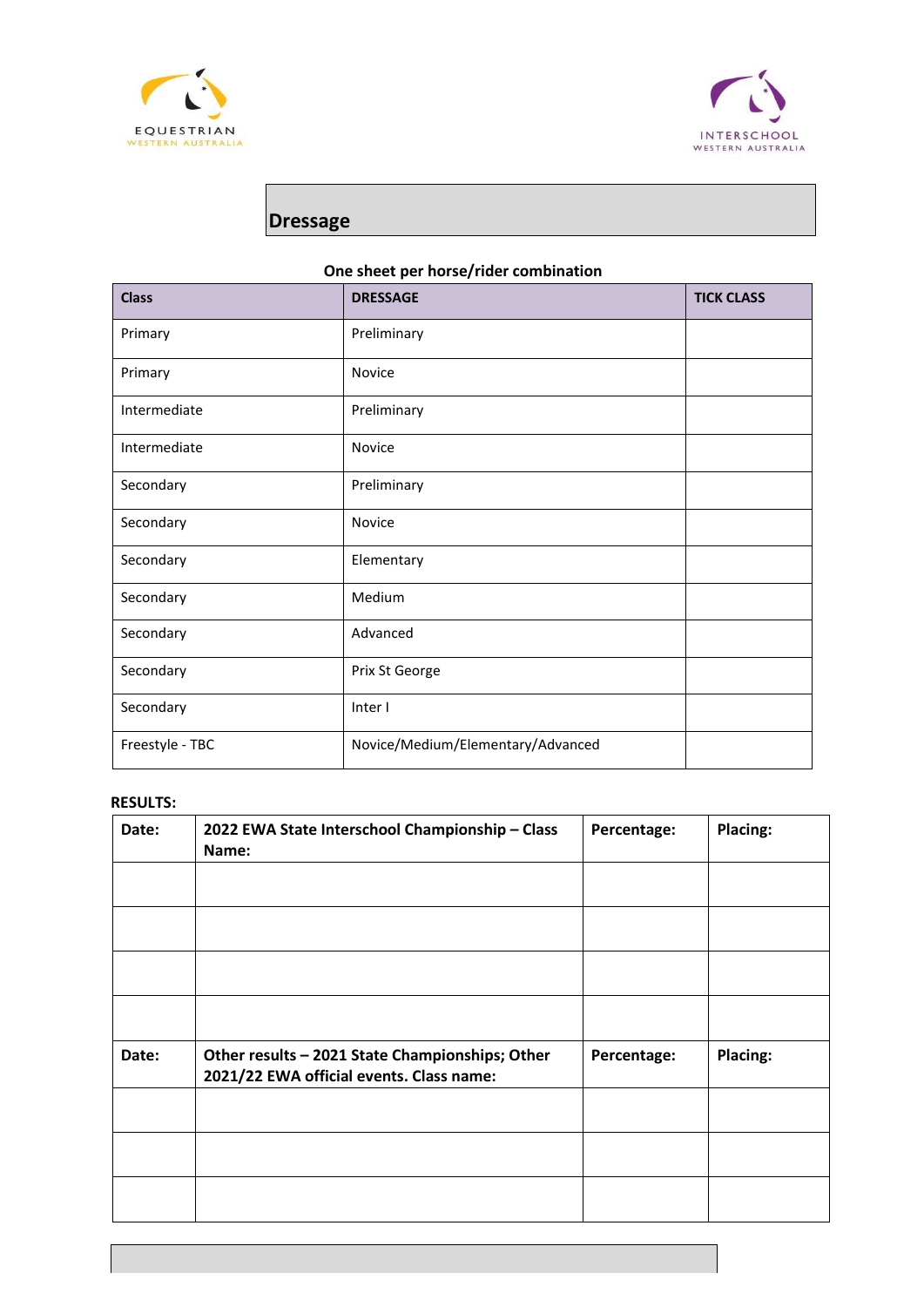



# **Eventing / Combined Training**

| <b>Class</b> | <b>EVENTING</b>          | <b>TICK CLASS</b> |  |
|--------------|--------------------------|-------------------|--|
| Eventing     | EvA 80cm                 |                   |  |
| Eventing     | EvA95cm                  |                   |  |
| Eventing     | One Star                 |                   |  |
| Eventing     | Two Star                 |                   |  |
| <b>Class</b> | <b>COMBINED TRAINING</b> | <b>TICK CLASS</b> |  |
| Primary      | 45cm                     |                   |  |
| Primary      | 60cm                     |                   |  |
| Primary      | 80cm                     |                   |  |
| Secondary    | 60cm                     |                   |  |
| Secondary    | 80cm                     |                   |  |
| Secondary    | 95cm                     |                   |  |
| Secondary    | 105cm                    |                   |  |

### **One sheet per horse/rider combination**

| Date: | 2022 EWA State Interschool Championship - Class Name:             | <b>Penalty</b><br>Points: | Placing: |
|-------|-------------------------------------------------------------------|---------------------------|----------|
|       |                                                                   |                           |          |
| Date: | Other results - Other 2021/22 EWA official events. Class<br>name: | Penalty<br>Points:        | Placing: |
|       |                                                                   |                           |          |
|       |                                                                   |                           |          |
|       |                                                                   |                           |          |
|       |                                                                   |                           |          |
|       |                                                                   |                           |          |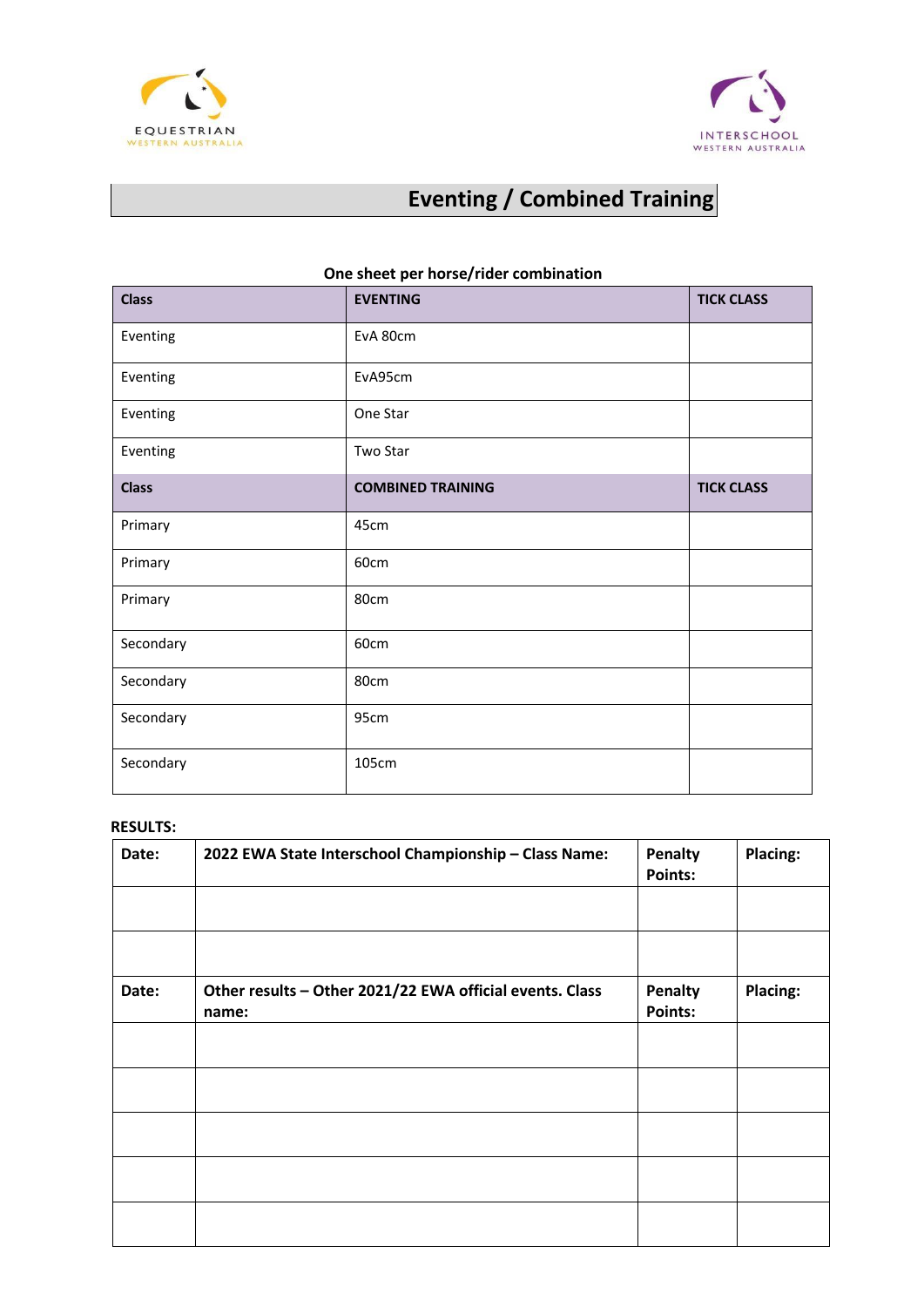



## **Jumping**

### **One sheet per horse/rider combination**

| <b>Class</b> | <b>JUMPING</b>   | <b>TICK CLASS</b> |
|--------------|------------------|-------------------|
| Primary      | Max height 80cm  |                   |
| Primary      | Max height 90cm  |                   |
| Secondary    | Max height 90cm  |                   |
| Secondary    | Max height 1.00m |                   |
| Secondary    | Max height 1.10m |                   |
| Secondary    | Max height 1.20m |                   |

| Date: | 2022 EWA State Interschool Championship - Class Name:                                       | <b>Placing:</b> |
|-------|---------------------------------------------------------------------------------------------|-----------------|
|       |                                                                                             |                 |
|       |                                                                                             |                 |
|       |                                                                                             |                 |
|       |                                                                                             |                 |
| Date: | Other results - 2020 State Championships; Other 2020/21 EWA<br>official events. Class name: | <b>Placing:</b> |
|       |                                                                                             |                 |
|       |                                                                                             |                 |
|       |                                                                                             |                 |
|       |                                                                                             |                 |
|       |                                                                                             |                 |
|       |                                                                                             |                 |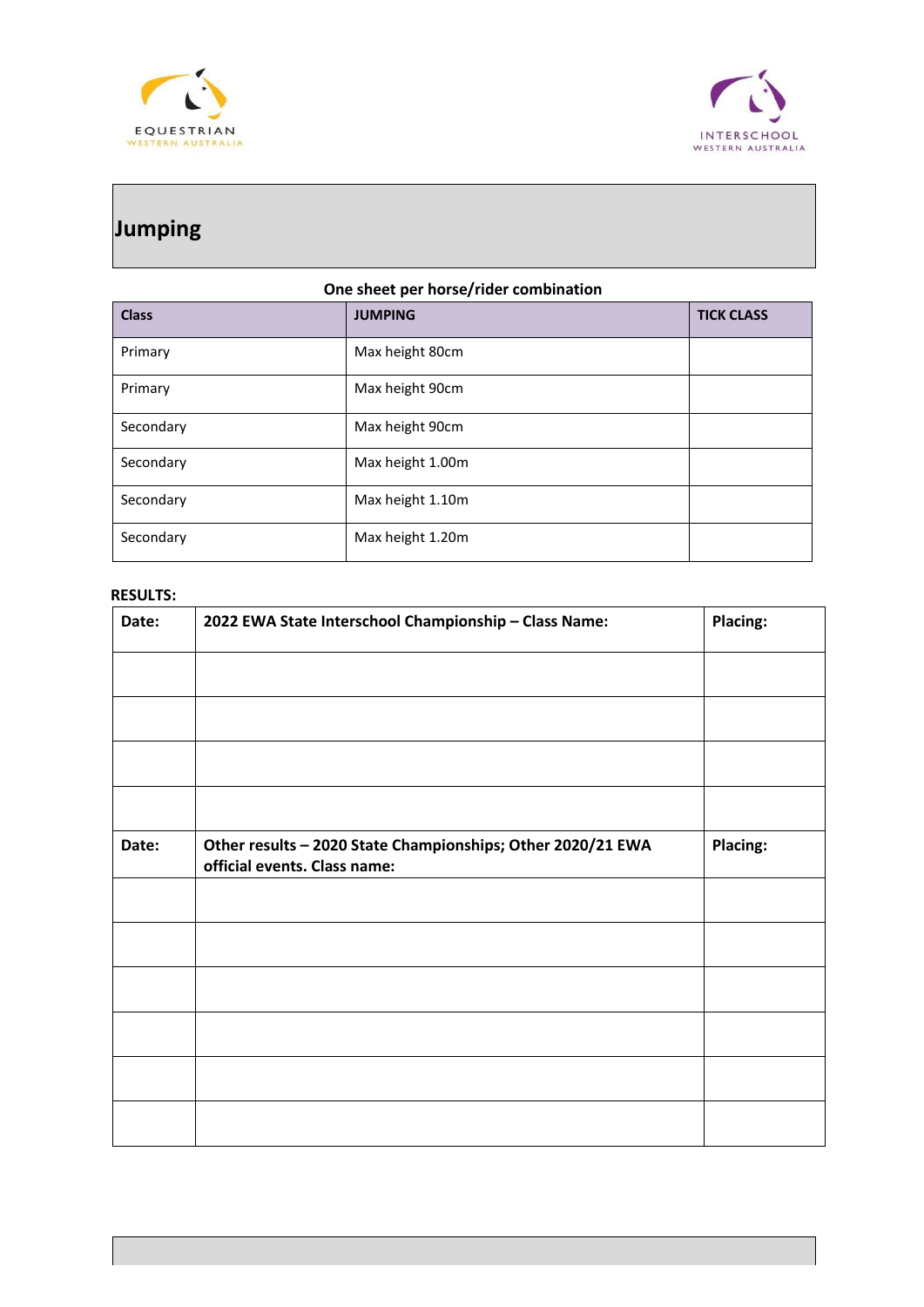



## **Show Horse**

#### **One sheet per horse/rider combination**

| <b>Class</b> | <b>SHOW HORSE</b>     | <b>TICK CLASS</b> |
|--------------|-----------------------|-------------------|
| Primary      | Show Horse            |                   |
| Primary      | Show Hunter           |                   |
| Primary      | <b>Working Hunter</b> |                   |
| Secondary    | Show Horse            |                   |
| Secondary    | Show Hunter           |                   |
| Secondary    | <b>Working Hunter</b> |                   |

| Date: | 2021 EWA State Interschool Championship - Class Name:                                       | Placing: |
|-------|---------------------------------------------------------------------------------------------|----------|
|       |                                                                                             |          |
|       |                                                                                             |          |
|       |                                                                                             |          |
| Date: | Other results - 2021 State Championships; Other 2021/22 EWA<br>official events. Class name: | Placing: |
|       |                                                                                             |          |
|       |                                                                                             |          |
|       |                                                                                             |          |
|       |                                                                                             |          |
|       |                                                                                             |          |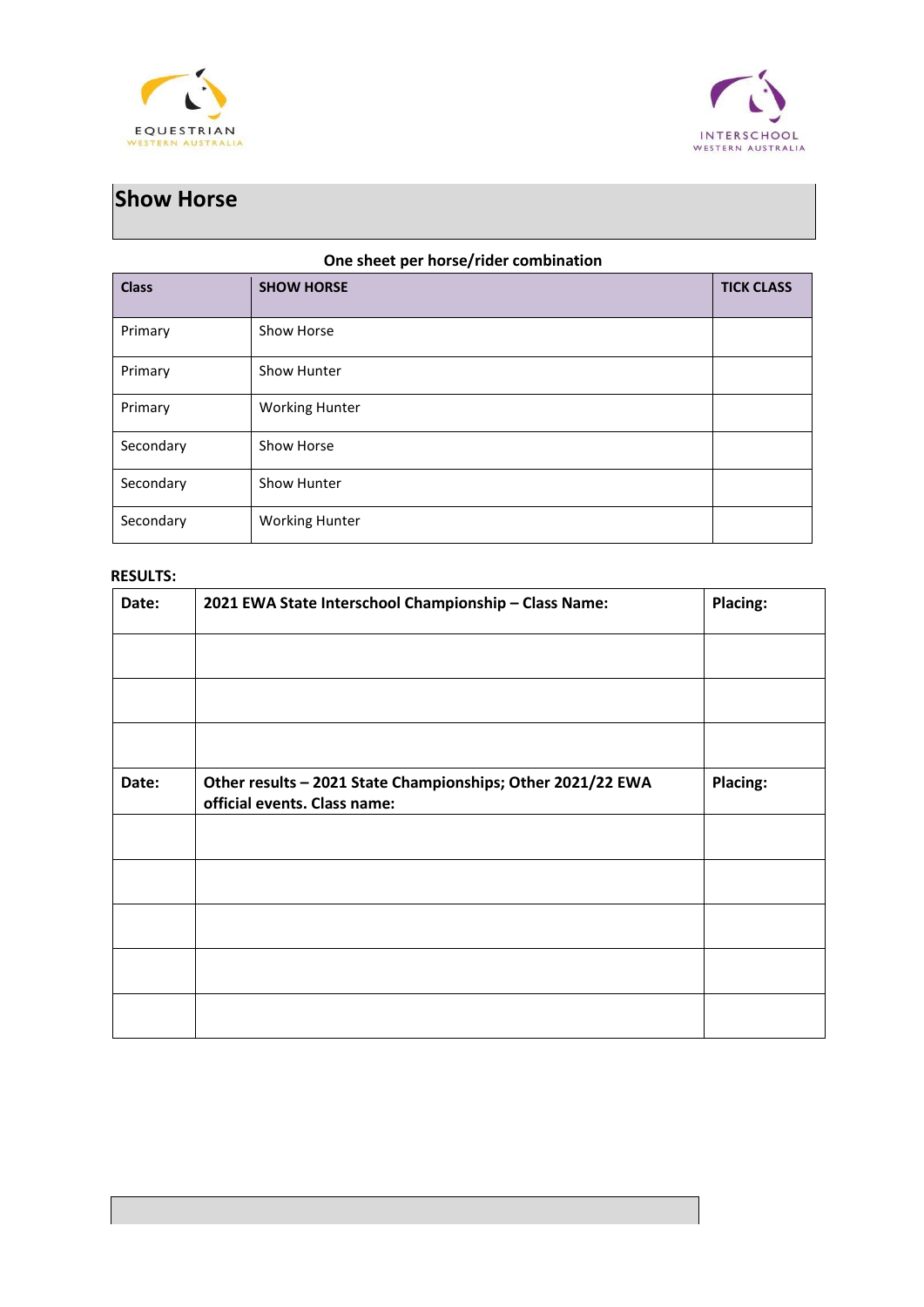



## **Additional Information**

| Date: | 2021/2022 EWA Clinics attended: |
|-------|---------------------------------|
|       |                                 |
|       |                                 |
|       |                                 |
|       |                                 |
|       |                                 |
|       |                                 |
|       |                                 |

**In your own words please write why you should be considered for a place on the 2021 EWA Interschool Team for the Australian Championships**